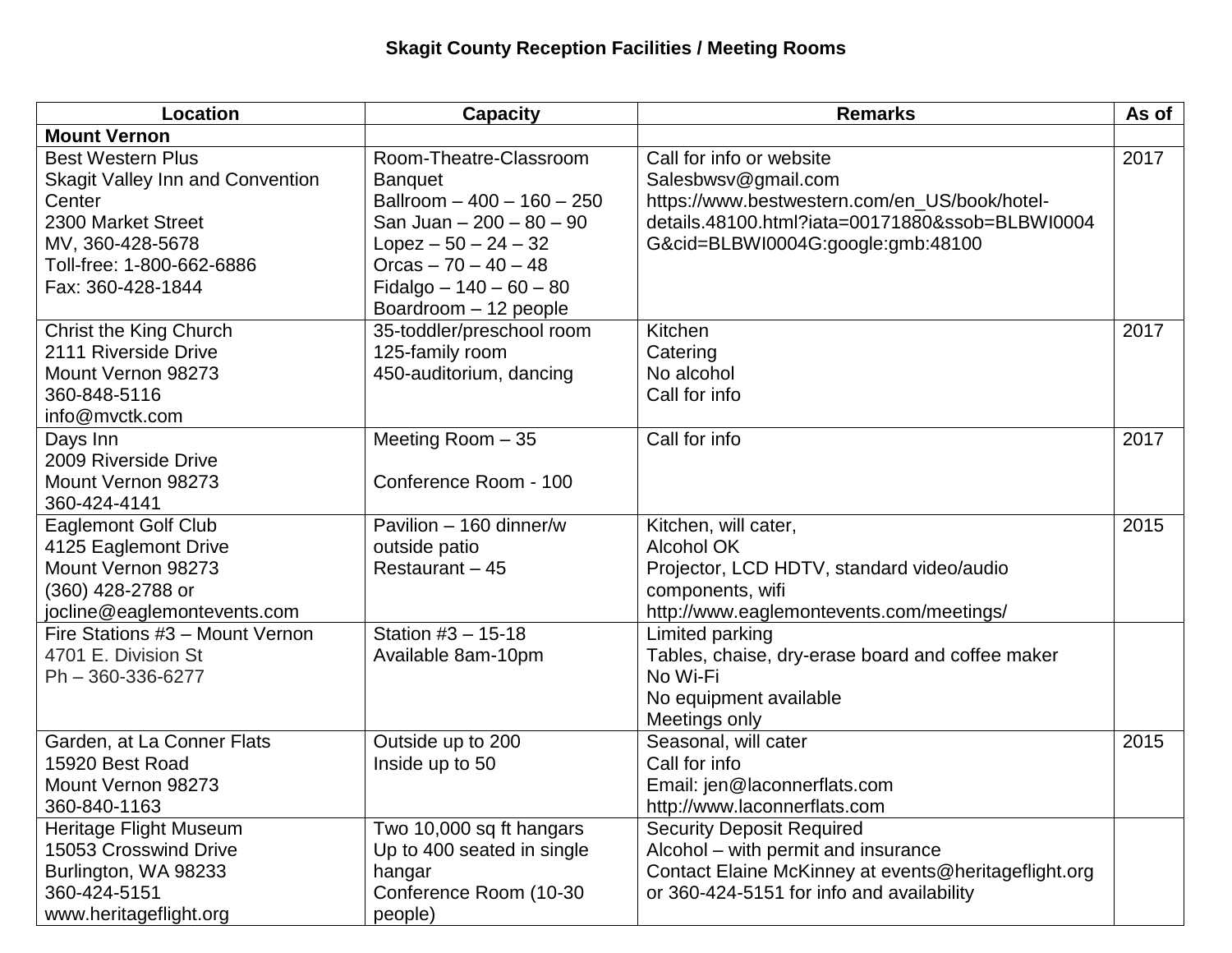|                                                                                                                                                                                                                                                     | Founder's Room/Reception<br>(up to 45 standing)                                                                                     |                                                                                                                                                                                                                                                                          |      |
|-----------------------------------------------------------------------------------------------------------------------------------------------------------------------------------------------------------------------------------------------------|-------------------------------------------------------------------------------------------------------------------------------------|--------------------------------------------------------------------------------------------------------------------------------------------------------------------------------------------------------------------------------------------------------------------------|------|
| Hillcrest Lodge & Garden<br>1717 S. 13 <sup>th</sup> Street<br>Mount Vernon 98273<br>360-336-6215<br>www.mountvernonwa.gov                                                                                                                          | Lodge & Garden w/ Kitchen -<br>200<br>Gazebo-50<br>Hillcrest Picnic Shelters - 25<br>ea.<br>Vaux Retreat Center @<br>Bakerview - 30 | Call for information                                                                                                                                                                                                                                                     | 2017 |
| Joann Fabric & Craft<br>510 E. College Way<br>Mount Vernon 98273<br>360-424-3372<br>http://stores.joann.com/wa/mount-<br>vernon/2199/                                                                                                               | <b>Tables &amp; Chairs</b><br>8 tables and 15 chairs                                                                                | Free call & make reservation<br>Mon $-$ Sat $9-9$<br>Sunday $10 - 7$<br>Food & drinks okay, but NO alcohol (reserve for<br>birthday party & for a fee they will supply a craft)                                                                                          | 2017 |
| <b>Lincoln Theatre</b><br><b>Address 712 S First Street</b><br>P.O. Box 2312 (mailing)<br>Mount Vernon WA 98273<br>Website: LincoIntheatre.org<br>Contact: Roger Gietzen, Executive<br>Director, 360-419-7129, Ext 100,<br>roger@lincoIntheatre.org | Theatre seating up to 489                                                                                                           | Historic theatre seating 489, theater style seating with<br>stage and concession options; audio/video equipment;<br>projection on large movie screen<br>Cost: rental of space (varies with day and time of the<br>week) plus cost of staff; nonprofit discount available | 2017 |
| <b>McIntyre Hall</b><br>2501 E. College Way<br><b>Mount Vernon</b><br>Phone: (360) 416-7622<br>Fax: (360) 416-6618<br>Email: Nida.Tautvydas@skagit.edu                                                                                              | Groups of 75 - 300,<br>651 seat performance hall                                                                                    | <b>Banquets/Catering</b><br>Call for info or website<br>http://www.mcintyrehall.org<br>Contact: Nida Tautvyda, Executive Director                                                                                                                                        | 2015 |
| <b>Public Utility District #1</b><br>1415 Freeway Drive<br>Mount Vernon 98273<br>360-424-7104                                                                                                                                                       | Classroom Style - 70<br>Auditorium Style - 100                                                                                      | Available Mondays, Fridays and weekends<br>http://www.skagitpud.org/community/aqua-room-<br>reservations/<br><b>Non-profit Groups Only</b><br>Email: price@skagitpud.org                                                                                                 | 2017 |
| Padilla Bay 10441 National Estuarine<br>Research Reserve & Breazeale<br>Interpretive Center<br>10441 Bayview-Edison Road                                                                                                                            | Large Meeting Room:<br>Classroom Style - 60<br>Auditorium Style - 100<br>2 <sup>nd</sup> Floor Conference Room:                     | Closed Sundays. No political or religious organizations.<br>No alcohol.<br>Contact Alina Oudman at aoudman@padillabay.gov<br>or 360-428-1058.                                                                                                                            | 2017 |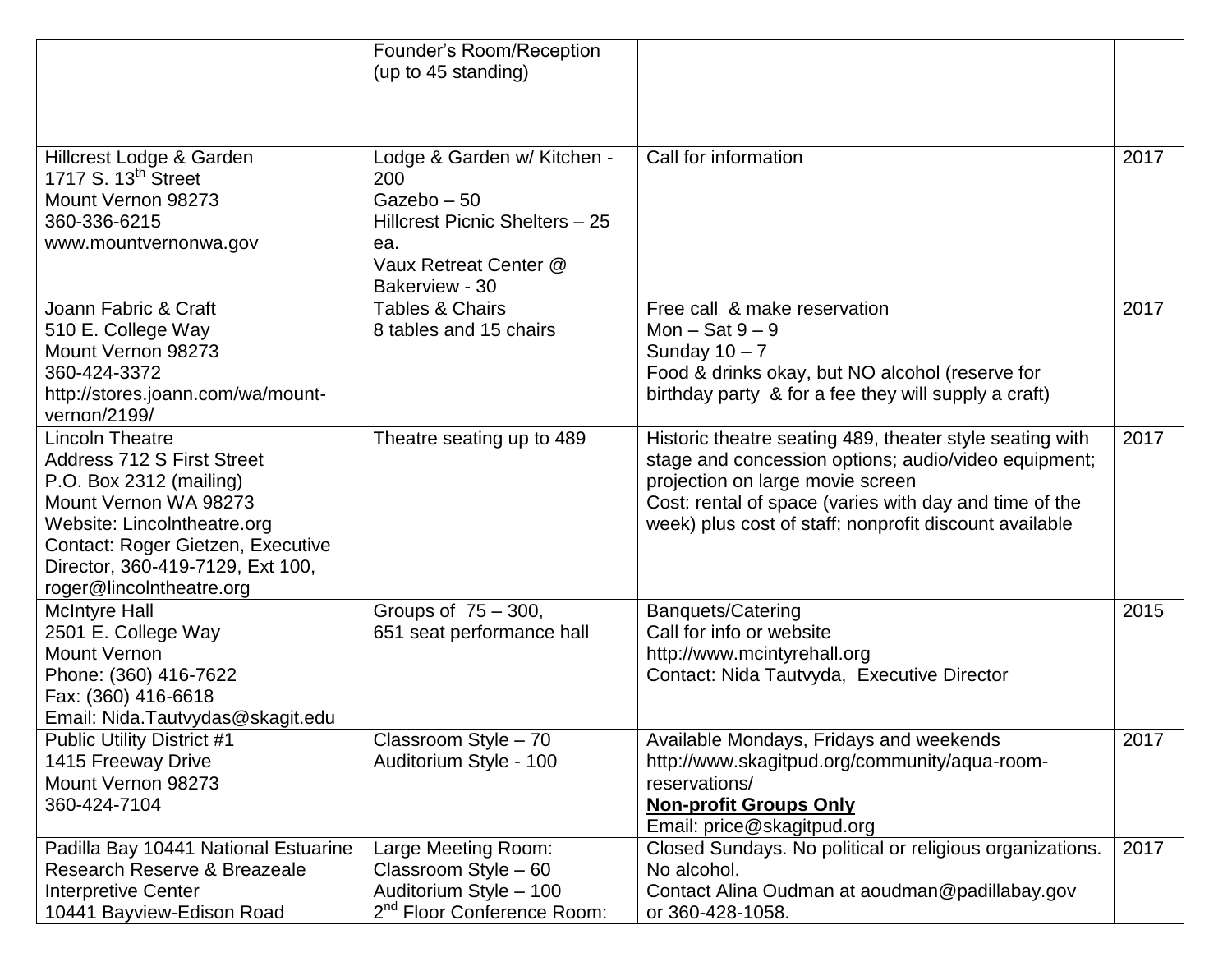| Mount Vernon, WA 98273             | Round Table Only - 20              |                                                    |      |
|------------------------------------|------------------------------------|----------------------------------------------------|------|
| 360-428-1058                       |                                    |                                                    |      |
| <b>Senior Center</b>               | Dining Room - 56                   | Fee variable                                       |      |
| 1401 Cleveland                     | Multi-Purpose Room - 125           | No alcohol                                         |      |
| Mount Vernon 98273                 |                                    | Kitchen Available                                  |      |
| 360-336-5757                       |                                    |                                                    |      |
| <b>Skagit County Fairgrounds</b>   | A/B appropriate for business       | Suitable location for larger meetings/multiple day | 2017 |
| 1410 Virginia St.                  | meetings, other buildings          | events. No single day individual building          |      |
| Mount Vernon 98273                 | available for large events         | rentals. Alcohol only allowed for Full Fairground  |      |
| Phone: (360) 416-1350              |                                    | Rentals. Insurance Certificate Required.           |      |
| Email: fairgrounds@co.skagit.wa.us |                                    |                                                    |      |
| <b>Skagit Publishing</b>           | <b>Skagit Publishing Community</b> | http://skagitpublishing.com/about/room             | 2017 |
| 1215 Anderson Road                 | Room:                              | Reservations must be made via email to Jeanette    |      |
| Mount Vernon 98274                 | Theater Style - 40                 | Lockwood,                                          |      |
| Front Desk: 360.424.3251           |                                    | jlockwood@skagitpublishing.com.                    |      |
| Toll Free: 800.683.3300            |                                    | <b>Non-profit Groups Only</b>                      |      |
| <b>Skagit Station</b>              | 95 occupancy                       | Security deposit required                          | 2017 |
| 105 E. Kincaid                     |                                    | Must provide insurance policy unless govt. agency  |      |
| Mount Vernon 98273                 |                                    | <b>Skagit Transit schedules room</b>               |      |
| 360-757-8801,                      |                                    | Call for info                                      |      |
| <b>Skagit Valley College</b>       | 300 Cafeteria                      | <b>Non-profit Groups Only</b>                      | 2015 |
| 2405 E. College Way                | 2 small conference rooms           | Call for info                                      |      |
| Mount Vernon 98273                 |                                    | <b>Contact Barb Williams</b>                       |      |
| 360-416-7695                       |                                    |                                                    |      |
| <b>Skagit Valley Co-op</b>         | Room 309 (seats 10-20)             | Non-profit Groups only                             | 2017 |
| 202 S. First St                    | Room 310 (seats 12)                | Community@skagitfoodcoop.com                       |      |
| Mount Vernon 98273                 |                                    |                                                    |      |
| (360) 336-5087, ext. 136           |                                    |                                                    |      |
| St. Joseph Center (Immaculate      | 1000 gymnasium w/stage             | No liquor                                          | 2017 |
| Conception)                        | 300 foyer (100 w/tables)           | <b>Full kitchen</b>                                |      |
| 215 N $15th$ Street                |                                    |                                                    |      |
| Mount Vernon 98273                 |                                    |                                                    |      |
| 360-428-3912                       |                                    |                                                    |      |
| The Bridge                         | Fireside Room - 20                 | Catering, meals                                    | 2017 |
| 301 S. LaVenture Road              | Tulip Room - 8-10                  |                                                    |      |
| Mount Vernon 98273                 | Boardroom - 1-15                   |                                                    |      |
| 360-416-0400                       |                                    |                                                    |      |
|                                    |                                    |                                                    |      |
| The Grand Willow                   | 200 inside and garden              | Kitchen                                            | 2017 |
| 179 Dunbar Road                    |                                    | <b>Alcohol OK</b>                                  |      |
| Mount Vernon 98273                 |                                    | http://www.grandwillow.com/wordpress/              |      |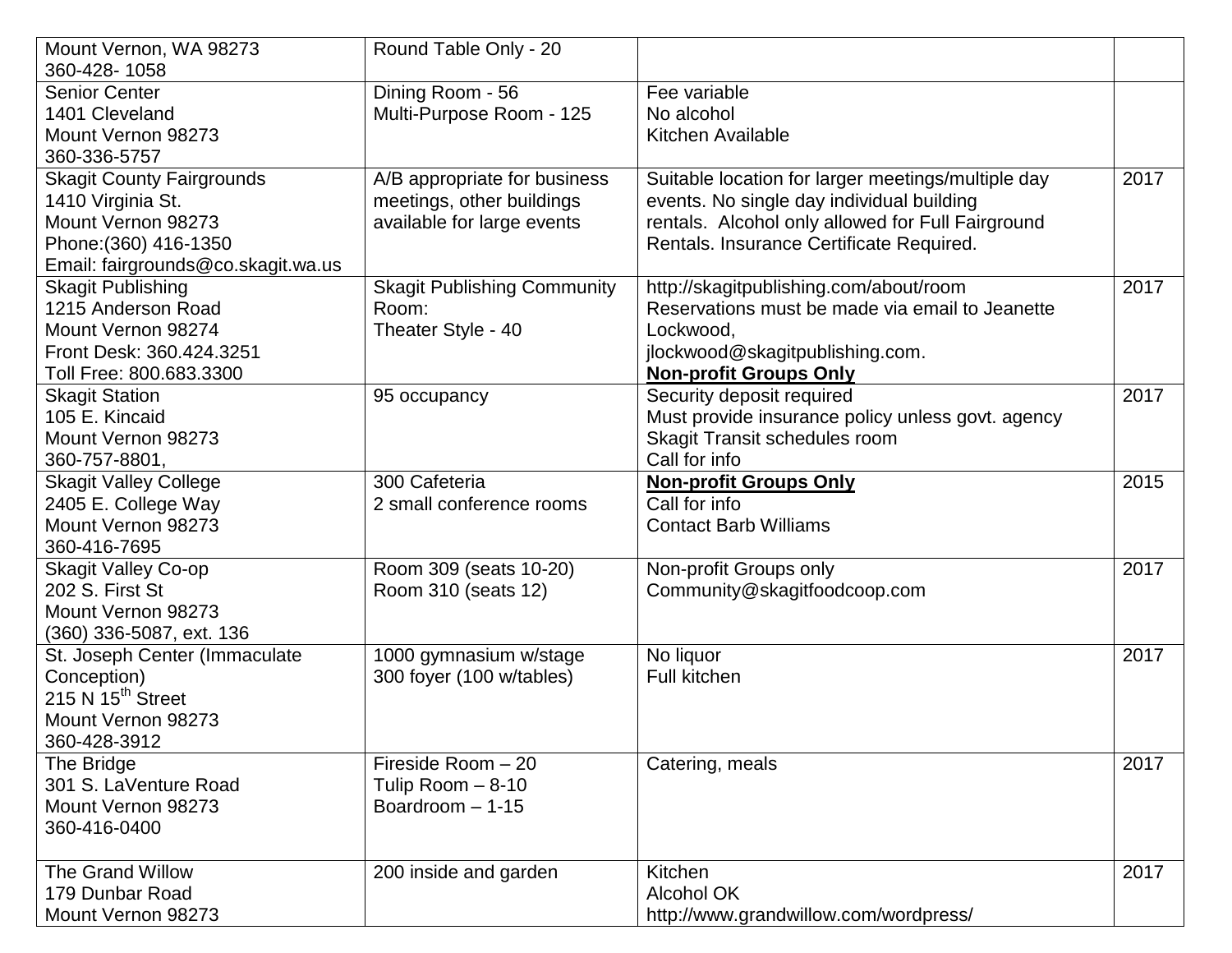| 360-428-5071                         |                                  |                                                           |      |
|--------------------------------------|----------------------------------|-----------------------------------------------------------|------|
| Johnson Bayse Farm                   | Fully restored barn for          | Email for information                                     | 2017 |
| 17322 Beaver Marsh Road              | weddings and receptions.         | harmony@fidalgo.net                                       |      |
| Mount Vernon 98273                   | House for use of with small      | Kitchen                                                   |      |
| 360-421-0483                         | meetings/day retreats. - 35      | Wi-Fi                                                     |      |
| <b>Skagit Valley Gardens</b>         | Seated-50                        | Call for info                                             |      |
| 18923 Johnson Rd.                    |                                  | No handicap accessibility, Wi-Fi, or Kitchen              |      |
| Mt. Vernon 98273                     |                                  | www.skagitvalleygardens.com                               |      |
| 360-424-6760                         |                                  |                                                           |      |
|                                      |                                  |                                                           |      |
| <b>Burlington</b>                    |                                  |                                                           |      |
| American Legion Hall                 | 60 Occupancy                     | Call for info                                             | 2017 |
| 721 E. Fairhaven Ave.                |                                  | Kitchen                                                   |      |
| Burlington 98233                     |                                  | Wi-Fi                                                     |      |
| 360-755-1202                         |                                  | Burlingtonlegion91@gmail.com                              |      |
| <b>Burlington Community Building</b> | Conference Room $-\overline{20}$ | Call or email for info                                    | 2017 |
| 1011 E. Greenleaf                    | Crafts Room - 30                 | Kitchen available in community hall/tables & chairs       |      |
| Burlington 98233                     | Multi-Purpose - 100              | bparks@burligntonwa.gov                                   |      |
| 360-755-9649                         | Community Hall - 150             | Mon-Fri after 4pm only and Weekends                       |      |
| <b>Burlington Public Library</b>     | The Burlington Rotary            | Call for info                                             | 2017 |
| 820 Washington Ave.                  | <b>Community Meeting Room</b>    | For use by                                                |      |
| Burlington, Wa. 98233                | Auditorium Style - 150           | <b>City Departments</b>                                   |      |
| 360-755-0760                         | Classroom Style - 75             | <b>Educational Organizations</b>                          |      |
| Burlingtonwa.gov/library             |                                  | <b>Governmental Organizations</b>                         |      |
|                                      | Gentry Family Mtg. Room - 8      | Non-profit Organizations                                  |      |
|                                      |                                  | Can be reserved online.                                   |      |
| <b>COPIAon the Boulevard</b>         |                                  | Available for rent for private events, business meetings, | 2017 |
| 1174 S. Burlington Blvd              |                                  | training, lunch & learns.                                 |      |
| Burlington, WA 98233                 |                                  |                                                           |      |
| Office: 360-856-5793                 |                                  |                                                           |      |
| email: copia.venue@gmail.com         |                                  |                                                           |      |
| Hampton Inn & Suites                 | Eagle Room                       | Projector, internet, catering                             | 2017 |
| 1860 S. Burlington Blvd              | <b>Trumpeter Room</b>            | Call for info                                             |      |
| Burlington 98233                     | Capacity dependent upon set-     |                                                           |      |
| 360-757-7100                         | up style                         |                                                           |      |
| Pizza Factory                        | 80                               | Call for info                                             | 2017 |
| 107 Cedar                            |                                  |                                                           |      |
| Burlington 98233                     |                                  |                                                           |      |
| 360-757-0600                         |                                  |                                                           |      |
|                                      |                                  |                                                           |      |
|                                      |                                  |                                                           |      |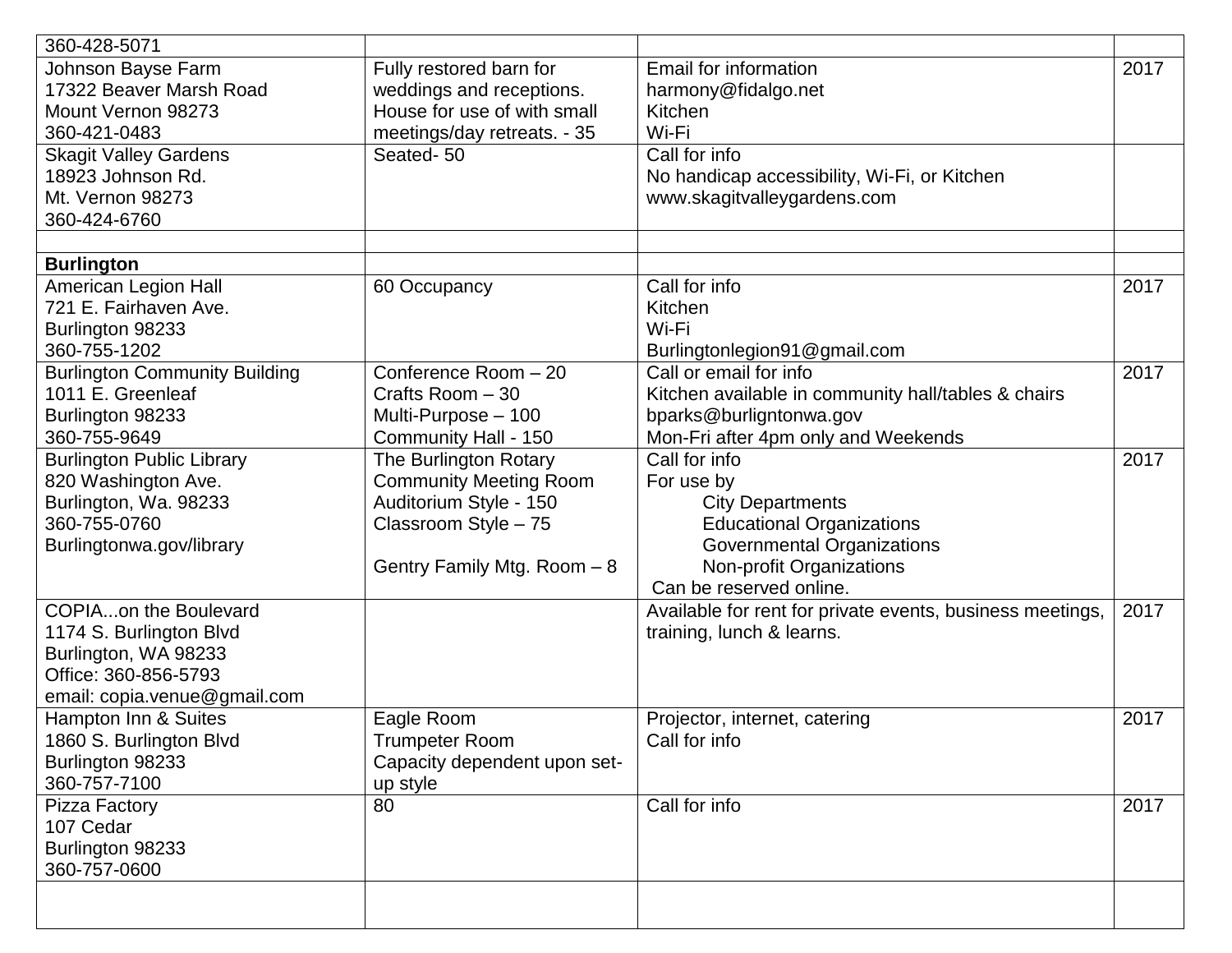| <b>Anacortes</b>                                                                            |                                                                                                                             |                                                                                                                                           |      |
|---------------------------------------------------------------------------------------------|-----------------------------------------------------------------------------------------------------------------------------|-------------------------------------------------------------------------------------------------------------------------------------------|------|
| <b>Anacortes City Hall</b><br>904 6 <sup>th</sup> Street<br>Anacortes 98221<br>360-293-1918 | Rooms for meetings                                                                                                          | Call for info<br>Anacortes Parks & Recreation schedules room                                                                              | 2017 |
| <b>Anacortes Public Library</b><br>1220 10th Street<br>Anacortes 98221<br>(360) 293-1910    | Meeting Room seats 90<br>auditorium-style; 40 at tables;<br>140 standing                                                    | Call for Info                                                                                                                             | 2017 |
| Depot<br>611 R Ave<br>Anacortes 98221<br>360.293.1918                                       |                                                                                                                             | Call for info<br>Anacortes Parks & Recreation schedules room                                                                              | 2017 |
| Majestic Inn and Spa<br>419 Commercial Ave.<br>Anacortes 98221<br>360-299-1400              | Board Room - 10<br>Ball Room - 126 (Seated)                                                                                 | Call for info                                                                                                                             | 2017 |
| <b>Seafarers Park Building</b><br>601 Seafarers Way<br>Anacortes, WA 98221                  | Up to 75, small kitchen                                                                                                     | Port of Anacortes. For additional information<br>contact (360)293-3134 Monday through Friday 8-5 or<br>email events@portofanacortes.com   |      |
| Swinomish Casino & Lodge<br>12885 Casino Drive<br>Anacortes 98221<br>360-293-2691           | Wa Walton Center - 600<br>Hospitality Suite - 20<br>13 Moons Available                                                      | Call for info<br>Catering<br>Party Planning                                                                                               | 2017 |
| <b>Transit Shed</b><br>100 Commercial Ave<br>Anacortes, WA 98221<br>(360)293-3134           | Up to 300, no kitchen, limited<br>bathrooms                                                                                 | Port of Anacortes. For additional information contact<br>(360) 293-3134 Monday through Friday 8-5 or email<br>events@portofanacortes.com  |      |
| <b>Oak Harbor</b>                                                                           |                                                                                                                             |                                                                                                                                           |      |
| <b>Cornet Bay Retreat Center</b><br>41020 SR. 20<br>Oak Harbor 98221                        | Main lodge with Kitchen -<br>2,844 sq. ft.<br>Recreation Hall with Kitchen -<br>1,800 sq. ft.                               | 360-902-8600 - Reservations<br>360-679-2482 - Tour Scheduling<br>Open year round for reservations<br>www.parks.state.wa.us/362/Cornet-Bay |      |
| <b>Bow/Blanchard</b>                                                                        |                                                                                                                             |                                                                                                                                           |      |
| Beau Lodge<br>17581 Wood Road<br>Bow 98232<br>360-724-7508                                  | Home for meetings, small day<br>retreats, small weddings, and<br>family reunions with 2 covered<br>decks and outdoor patio. | Call for info<br>www.beaulodge.com<br>No Wi-Fi or business equipment other than tables &<br>chairs. Kitchen use available.                |      |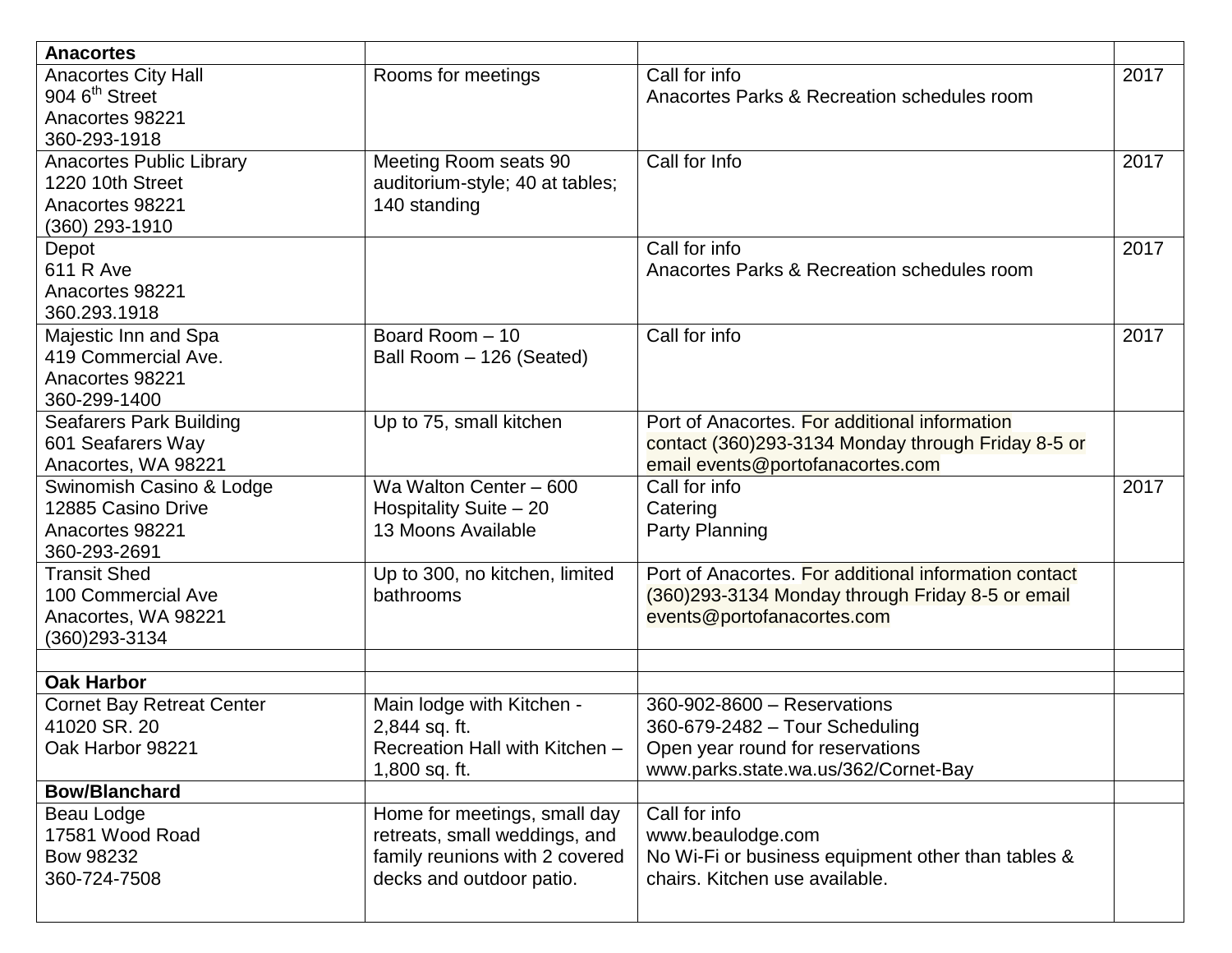| <b>Blanchard Community Hall</b> | $50+$                               | Call for info                     | 2015 |
|---------------------------------|-------------------------------------|-----------------------------------|------|
| 3066 Legg Road                  | Kitchen                             |                                   |      |
| <b>Bow 98232</b>                |                                     |                                   |      |
| 360-766-5272                    |                                     |                                   |      |
| <b>Skagit Ridge Hotel</b>       | Summit Room - 80                    | Call for info                     | 2017 |
| 18444 Bow Ridge Drive           |                                     |                                   |      |
| <b>Bow 98232</b>                |                                     |                                   |      |
| 360-724-0154                    |                                     |                                   |      |
| <b>Skagit Valley Casino</b>     | Pacific Show Room $-\overline{300}$ | Call for info                     | 2017 |
| 5984 N. Darrk Lane              | N.W. Ball Room - 200                |                                   |      |
| <b>Bow 98232</b>                | Courtyard - 80                      |                                   |      |
| 1-800-275-2448                  |                                     |                                   |      |
|                                 |                                     |                                   |      |
| <b>La Conner</b>                |                                     |                                   |      |
| <b>Channel Lodge</b>            | Boardroom Style - 22                | Call for info                     | 2017 |
| 205 N. First Street             | Auditorium Style - 40               | sales@laconnerlodging.com         |      |
| La Conner 98252                 |                                     |                                   |      |
| 360-466-1500                    |                                     |                                   |      |
| La Conner Civic Garden Club     | 65 Occupants                        | No smoking                        | 2017 |
| 622 South Second Street         |                                     | Kitchen                           |      |
| La Conner 98257                 |                                     | Historic Building/Dance Hall      |      |
| 360-466-3125                    |                                     |                                   |      |
| La Conner Country Inn           | 2 Forks - 100                       | Call for info                     | 2017 |
| 107 S. Second Street            | Birdsview - 12, Boardroom           | sales@laconnerlodging.com         |      |
| La Conner 98257                 | Hole in the Wall $-8$ ,             |                                   |      |
| 360-466-1500                    | Boardroom                           |                                   |      |
| La Conner Seafood & Prime Rib   | Up to 100                           | Call for info                     | 2017 |
| 614 S. First Street             | Water view rooms                    |                                   |      |
| La Conner 98257                 |                                     |                                   |      |
| 360-466-4014                    |                                     |                                   |      |
| Maple Hall                      | Upper Center - 50                   | Call for info                     | 2017 |
| 104 E. Commercial               | Lower Center - 35                   | Kitchen available in Upper center |      |
| La Conner 98257                 | Balcony/ Gallery - 76               | No Smoking                        |      |
| 360-466-3125                    | Maple Hall - 200 Banquet Set        | Townoflaconner.org                |      |
| Wild Iris Inn                   | 55 theatre style                    | Catering                          | 2015 |
| 121 Maple Ave.                  | 30 at tables                        |                                   |      |
| La Conner 98257                 |                                     |                                   |      |
| 360-466-1400                    |                                     |                                   |      |
|                                 |                                     |                                   |      |
|                                 |                                     |                                   |      |
|                                 |                                     |                                   |      |